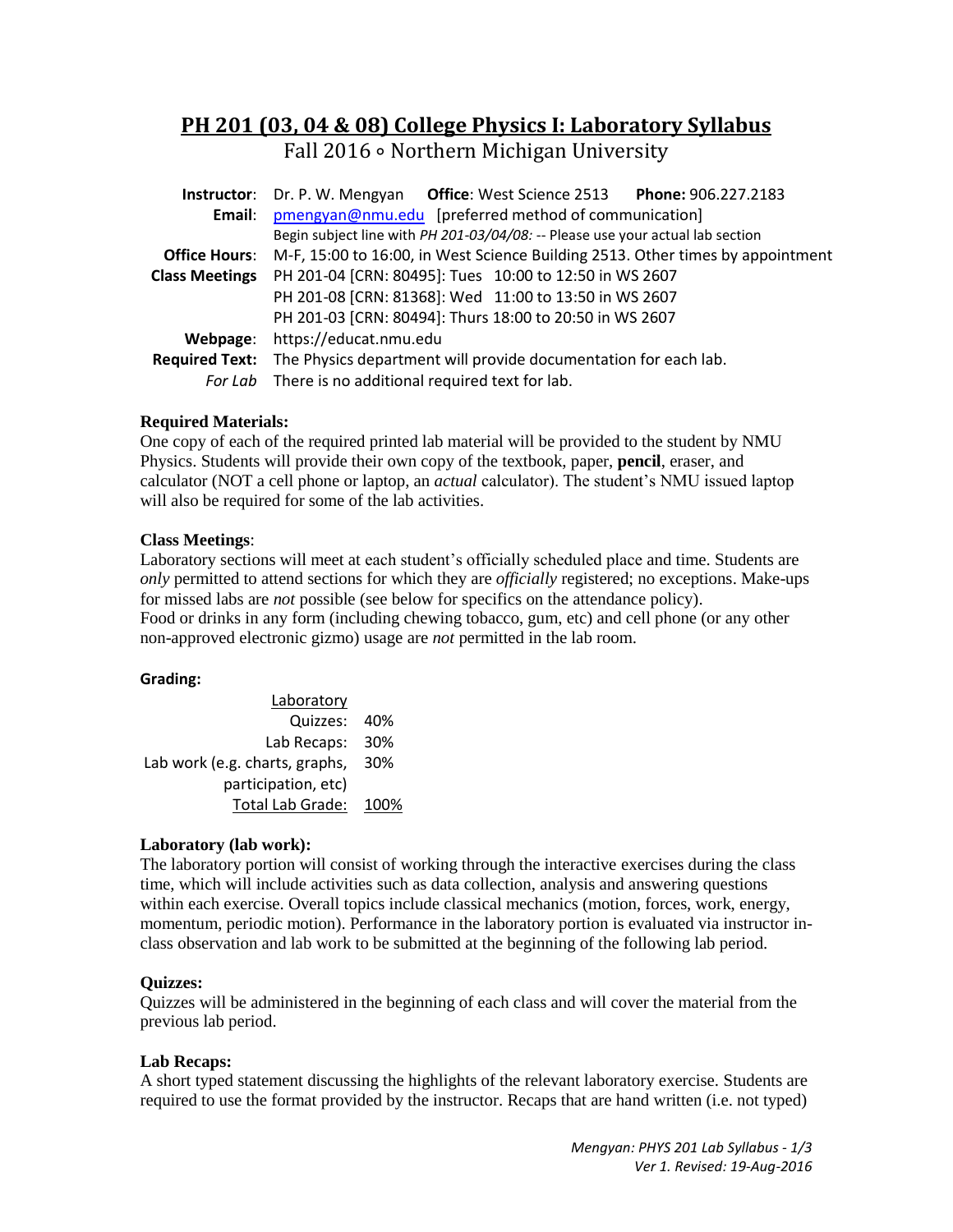or follow any form or format other than what is specified by the instructor will not be accepted under any circumstances.

#### **Participation:**

Punctuality (i.e. in your seat and ready to begin by the scheduled start time), not leaving early, being on-task and maintaining a respectful attitude all contribute to the participation grade. Completing physics education research or department assessments (general pre-test, post-test or other surveys) may also count toward your participation grade.

Full credit for participation is earned by making a serious effort in completing the assigned activities regardless of the *accuracy* of the particular responses. Participation points will be lost if equipment is utilized in any form that is not related to the prescribed exercise, fail to take part in group work or are otherwise not on task. Violations of the lab and general class rules may result in dismissal for the class period, reduction in participation grade, forfeiture of any submitted work left incomplete due to the dismissal and, if necessary, reported to the appropriate authorities.

#### **Attendance:**

Attendance contributes directly to the participation grade as if one is absent one is not capable of participating in a given activity. Absences will be excused for officially sanctioned university events, illness (documentation may be required), court appearances (plaintiff, defendant, witness, juror -- documentation is required), family emergencies (at the discretion of the instructor and may require appropriate documentation). If something occurs that you feel should be grounds for being excused it is your responsibility to contact your instructor, in writing, PRIOR to the absence (if possible, or as soon as possible after the absence) to discuss the situation. Excused absences for situations beyond the purview of NMU policy are at sole discretion of the instructor, will be evaluated confidentially, on a case-by-case basis and confirmed in writing. An excused absence does NOT necessarily excuse you from completing the work. Arrangements for a planned excused absence, if possible, should be finalized (with written confirmation between the student and instructor) no later than the Friday before the week for which the absence will occur. Otherwise, establish contact with the instructor as soon as reasonably possible.

#### **ADA Statement**

#### In compliance with the ADA and university policy

*"If you have a need for disability-related accommodations or services, please inform the Coordinator of Disability Services in the Dean of Students Office at 2101 C. B. Hedgcock Building (227-1700 or disserv@nmu.edu). Reasonable and effective accommodations and services will be provided to students if requests are made in a timely manner, with appropriate documentation, in accordance with federal, state, and University guidelines."*

#### **Religious Holiday**

Pursuant to university policy, a student who intends to observe a religious holy day should make that intention known, in writing, to the instructor prior to an absence. A student who is absent from a class, exam or exercise for the observance of a religious holy day shall be allowed to complete an assignment or exam scheduled for that day within a reasonable time around that absence.